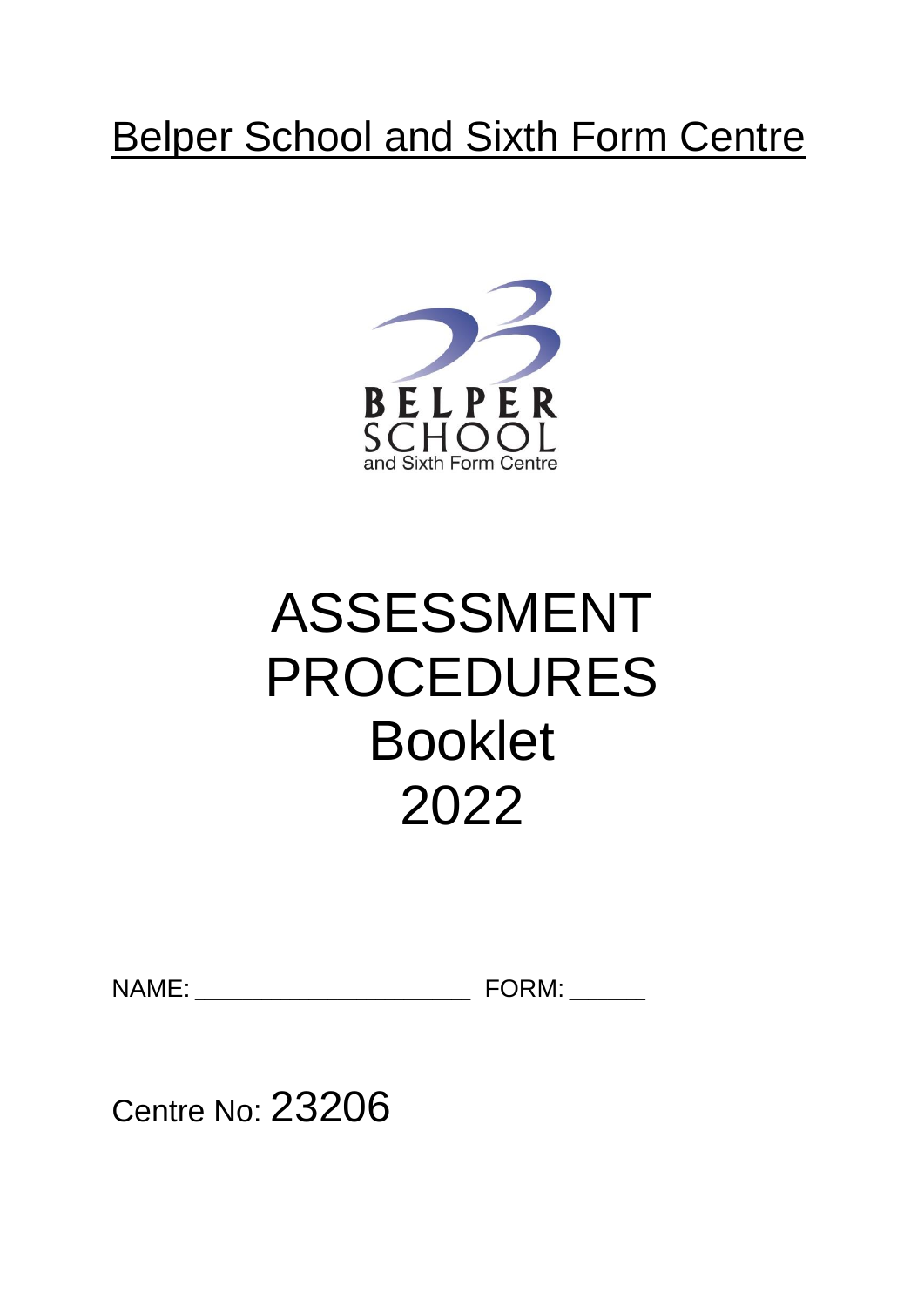### **Introduction**

This booklet has been written to help you understand how to approach your assessments this summer. Please read it carefully as it should answer most of the questions you may wish to ask. It contains advice about where to go, at what time, what to take with you, what to do if you are ill and much more.

Keep this booklet in a safe place and consult it frequently. Go through it with other people such as your form tutor and parents/carer.

### **Times and Places**

Assessments will mostly take place in the lessons on pre-arranged dates.

#### **Assessment Materials**

You must ensure that you have a full complement of pens, pencils, rubbers, pencil sharpener, crayons, a ruler, mathematical instruments and calculator. Be prepared and make sure that you have spare pens, pencils etc. Not having the correct equipment may cause you problems in your assessments.

Exam equipment is available to purchase from the library.

#### **Calculators**

You will need to have a calculator for some assessments. Make sure that it is suitable for the assessment and that it has a new battery if necessary. You will not be allowed to borrow one from a friend during the assessment.

#### **In the Assessment Room**

The examination boards have rules and regulations which are designed to ensure that, as far as possible, all candidates take their assessments under the same conditions. The school has to report anyone to the examination board who disobeys these regulations. This may mean that the candidate's paper is cancelled. The assessment board may also exclude the candidate from all other assessments.

#### **Access Arrangements**

Those who have access arrangements will be entitled to them in the say way you would for an examination. Please see you teacher, the SENCO Ros Conroy or the Exams Office if you have any queries regarding your access arrangements.

#### **Some important points to help you**

- You must be silent from the moment you enter the assessment room until you leave at the end of the assessment.
- You must not take any notes into the room. Everything you need must be in a clear plastic bag or see through pencil case.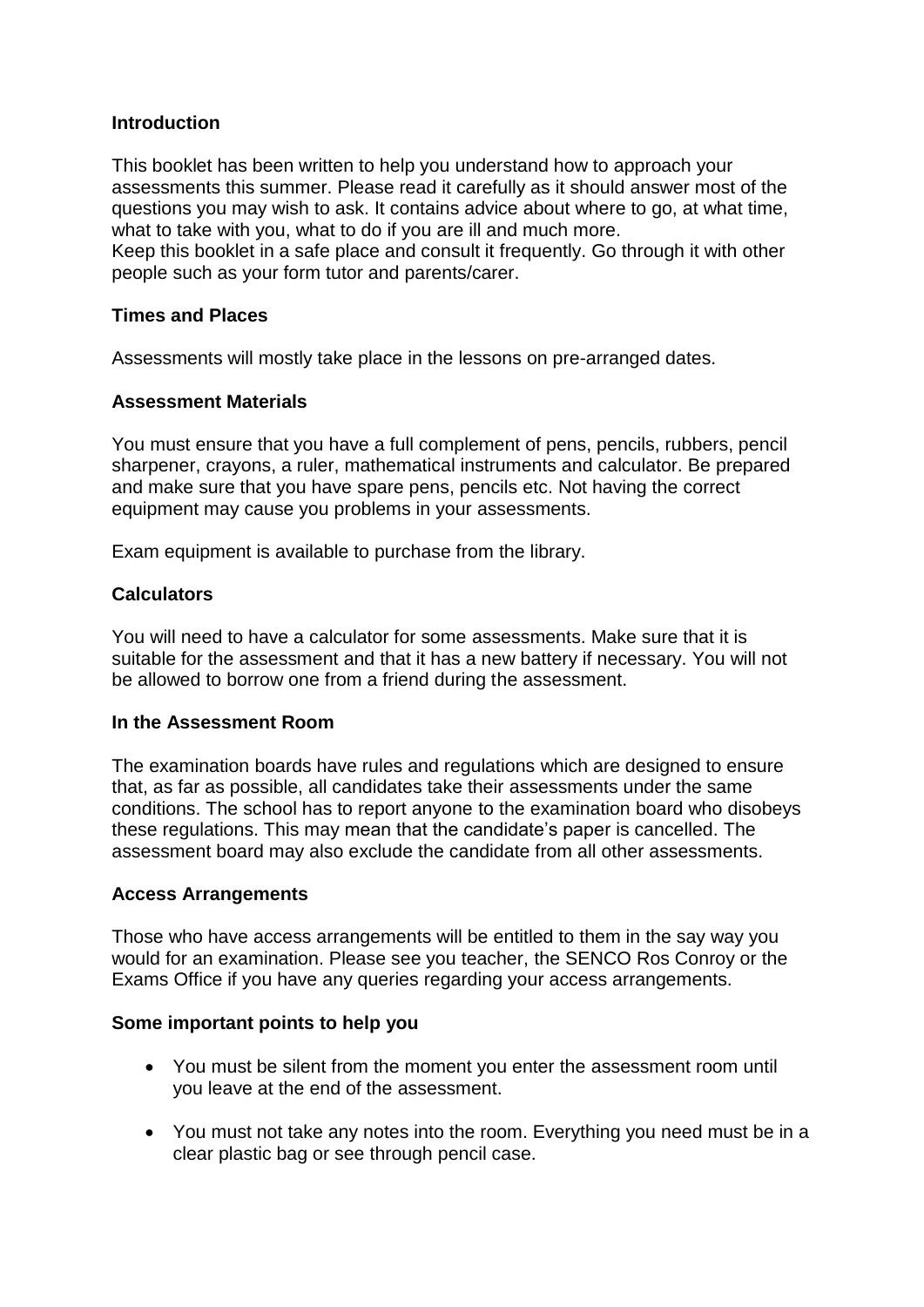- Mobile phones and watches should be switched off and in your bag or handed to the teacher. If a phone is found to be switched on during an assessment, we are obliged to report it to the examination board which could cancel your whole subject result. Even if your phone is switched off, if it is found on your person they will cancel the paper you are taking. Please be sensible, it is not worth the risk.
- Switch off any alarm on your calculator.
- Do not communicate in any way with other students or disturb them.
- Do not leave your seat without permission. If you want something, raise your hand.
- You must write your legal name in full in capital letters. Please do not use any shortened forms of your name. It is important that the person marking your paper can clearly read your name.
- Take time to read all the instructions on the assessment paper and follow them exactly. If you are unsure ask for assistance. Answering the wrong questions, possibly from the wrong section, cannot be put right later and may seriously affect your grade. There are often blank pages in the middle of an assessment booklet, which are meant to be there and are labelled 'BLANK PAGE'. Do not assume you have finished until you reach the instruction 'END OF ASSESSMENT'. Students have been known to leave out whole questions.
- When you have finished, check your work thoroughly. Don't waste this time.
- If you are entitled to extra time you must stay in the assessment room for the full duration of the extra time.
- Do not rush your answers. There is usually more than enough time. Aim to produce quality answers and clear diagrams. There are no extra marks for speed.
- After the end of the assessment please sit silently to allow those with extra time to concentrate.

#### **Illness and Other Emergencies**

You must do your very best to attend and take the assessments you have been entered for.

If you are ill at home and feel you might not be able to get to the school to take your assessment, please telephone the school immediately on 01773 825281.

If you are taken ill during an assessment, tell your teacher at once.